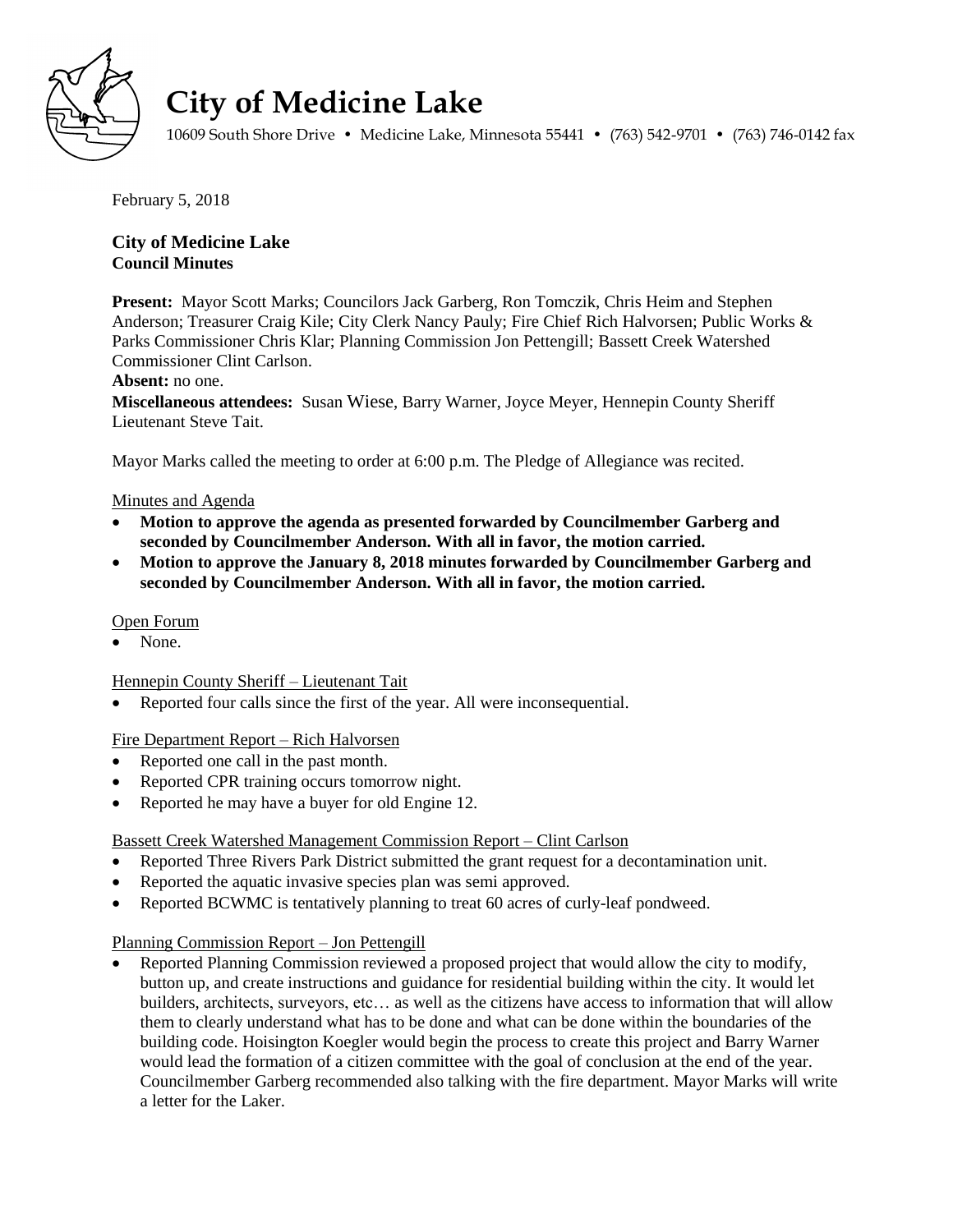**Motion to approve the Medicine Lake Building Ordinance Advisory Committee and budget for 2018 not to exceed \$15,000 for the purpose of consulting fees for Hoisington Koegler forwarded by Councilmember Garberg and seconded by Councilmember Anderson. With all in favor, the motion carried.**

Public Works Report – Chris Klar

Reported nothing to report.

Parks Report – Chris Klar

Reported nothing to report.

Treasurer's Report-Craig Kile

- Receipts in reporting period: \$33,587
- Receipts year to date: \$33,587
- Disbursements in reporting period: \$21,247
- Disbursements year to date: \$29,684
- **Motion to approve the summary spending, receipts and cash balances through February 4, 2018 forwarded by Councilmember Garberg and seconded by Councilmember Anderson. With all in favor, the motion carried.**

## **Officer Reports:**

Councilmember Garberg

- Reported Hennepin County Sheriff had 72 events last year.
- Reported the road crew will put more sand than salt on the street.
- Reported there are new locks and deadbolts at City Hall.
- Reported he will be responsible for maintenance at City Hall.

## Councilmember Tomczik

Reported we received a \$513 recycling grant from Hennepin County.

## Councilmember Heim

Reported the sewer work will proceed in March or April.

## Councilmember Anderson

Reported nothing to report.

## Mayor Marks

 Reported he'll work on the draft of the comprehensive plan and asked if anyone on Council wants to participate.

## Unfinished Business

• None

## New Business

 Mayor Marks said the City of Medicine Lake has a closed Facebook group and there's been a request to post the Laker on Facebook.

## **Motion to adjourn forwarded by Councilmember Garberg and seconded by Councilmember Anderson. With all in favor, the motion carried at 7:20 p.m.**